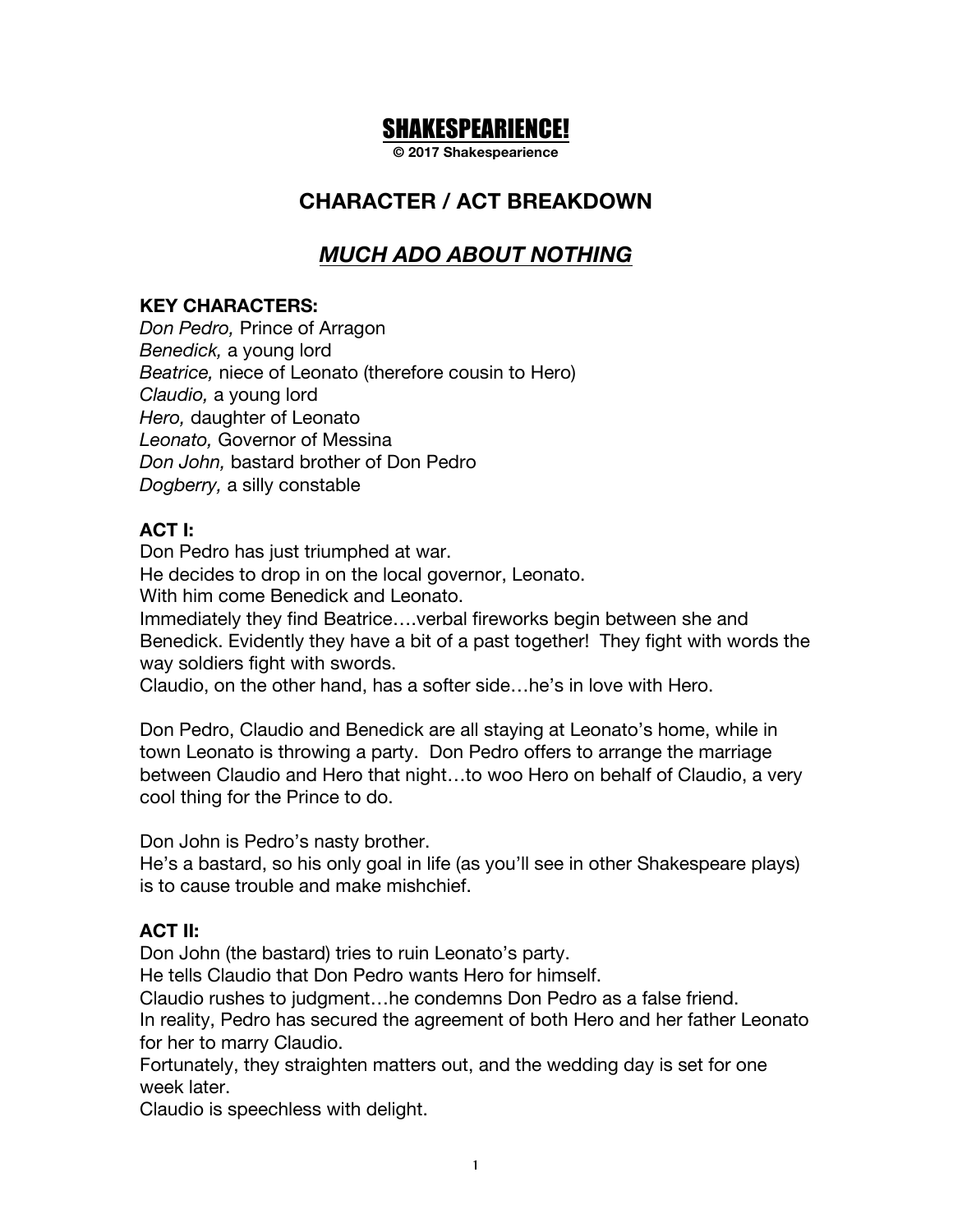Beatrice is coming from a very different place than her cousin. She and Benedick continue to battle verbally.

Don Pedro sees her wit and smarts and gently asks if she will marry…sort of asking her to marry him!

She gently declines, saying that marriage is not for her.

He understands and they are friends…but he does notice the tension between she and Benedick may actually be attraction.

Don Pedro gets an idea: he will play Cupid and make Beatrice and Benedick fall in love.

For this Herculean task, he enlists the aid of Leonato, Claudio, and Hero.

The men have a rather loud discussion about how Beatrice is madly in love with Benedick…while Benedick is nearby and over-hears.

He believes it, which seems to give him permission to admit his love for her.

#### **ACT III:**

The women lay the same trap for Beatrice…a loud discussion about Benedick's love for her.

She too takes the bait and admits her unwavering love for him.

Don John also has plans…but of course, to a very different end.

He leads Claudio and Don Pedro to a window where they see a man and woman together, amorously.

The man calls the woman "Hero", and Claudio and Don Pedro now believe that Hero is unfaithful.

Shakespeare balances things out by introducing the clown role, Dogberry. He is ridiculously funny.

He considers himself in charge of the night watchmen.

The night watchmen overhear Don John's henchmen talking:

One explains that he was the man in the window calling the woman "Hero", and so fooling Claudio and Don Pedro. For doing this, Don John paid him 1,000 ducats.

The watchmen arrest the henchmen.

Dogberry tells Leonato that he has arrested two villains and asks Leonato to question them.

Leonato is busy arranging the marriage of his daughter and asks Dogberry to conduct the examination himself.

### **ACT IV:**

The wedding ceremony begins…but Claudio refuses to marry Hero. In the middle of the ceremony, he accuses her of infidelity. Don Pedro backs him up. They storm out of the wedding. Hero is baffled and broken.